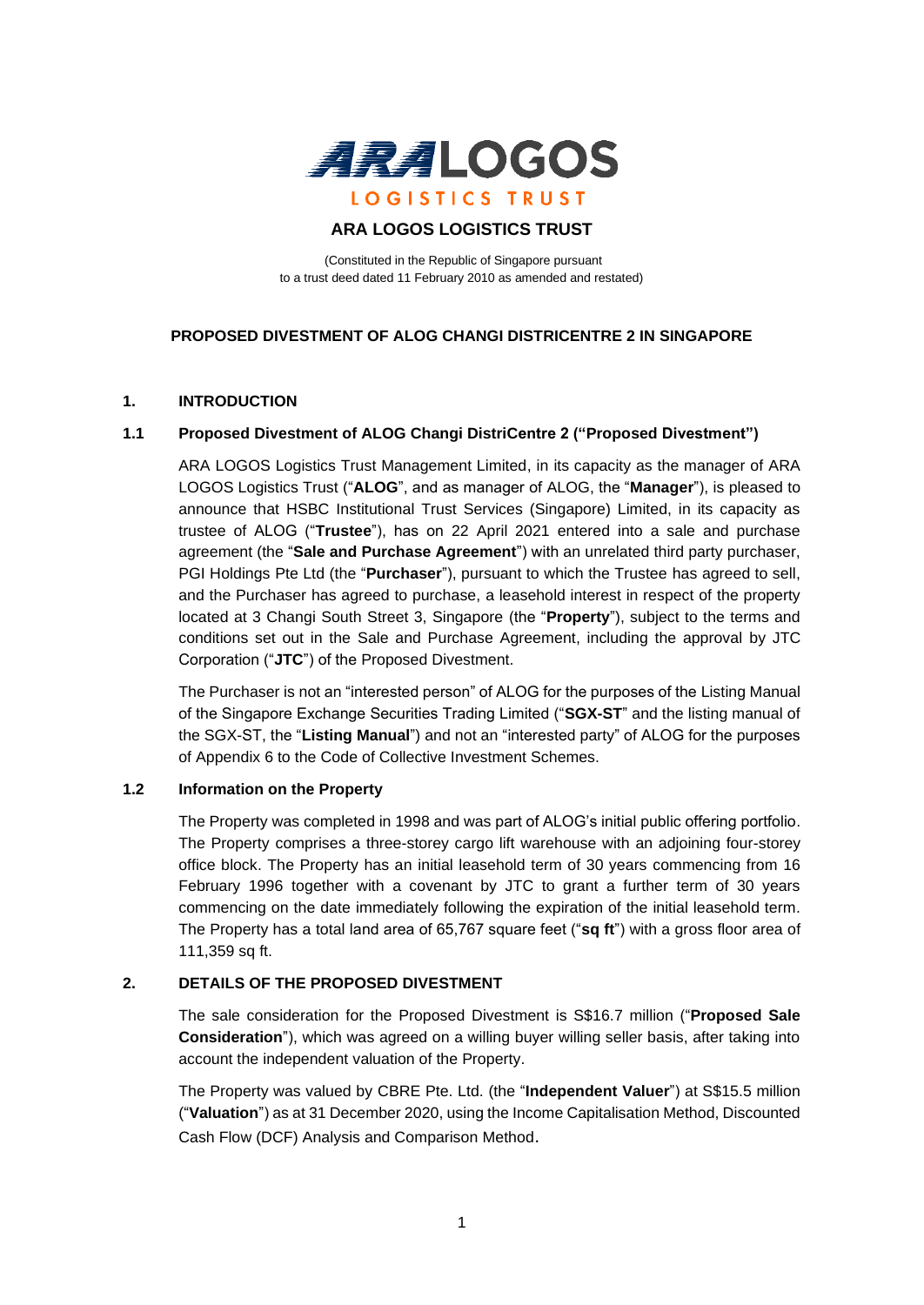The Proposed Sale Consideration is approximately 7.7% above the Valuation.

Completion of the sale of the Property is subject to JTC's approval and is expected to take place in the second quarter of 2021.

In accordance with the trust deed constituting ALOG dated 11 February 2010 (as amended) (the "**Trust Deed**"), the Manager is entitled to a divestment fee of approximately S\$0.08 million, being 0.5% of the sale price of the Property.

# **3. RATIONALE FOR AND BENEFITS OF THE PROPOSED DIVESTMENT**

The Manager believes the Proposed Divestment will bring the following key benefits to unitholders of ALOG ("**Unitholders**"):

The Proposed Divestment is in line with the Manager's strategy to optimise returns through both proactive asset management and rebalancing of ALOG's portfolio where capital is intended to be redeployed to building a more resilient and quality portfolio.

In this regard, the Proposed Divestment provides ALOG with the opportunity to recycle its capital in line with the Manager's portfolio rebalancing and growth strategy to create debt headroom and reinvest capital into higher performing assets with stronger property fundamentals.

## **4. USE OF SALE PROCEEDS**

After taking into account the associated taxes and divestment related expenses (including the divestment fee payable to the Manager), the net proceeds from the Proposed Divestment would be approximately S\$16.3 million and ALOG is expected to recognise an estimated divestment gain of approximately S\$0.8 million over the latest book value<sup>1</sup>. The net proceeds of the Proposed Divestment may be used to repay debt, finance any capital expenditure and asset enhancement works, capital distribution, fund new acquisitions, and/or to finance general corporate and working capital requirements.

## **5. INTERESTS OF DIRECTORS AND SUBSTANTIAL UNITHOLDERS**

As at the date of this announcement, certain directors of the Manager collectively hold an aggregate direct and indirect interest in 1,964,100 Units. ALOG has no controlling Unitholder.

Save as disclosed above and based on the information available to the Manager as at the date of this announcement, none of the directors of the Manager has an interest, direct or indirect, in the Proposed Divestment.

## **6. OTHER INFORMATION**

## **6.1 Classification of Proposed Divestment**

The Proposed Divestment is classified as a non-discloseable transaction under Chapter 10 of the Listing Manual.

## **6.2 Documents Available for Inspection**

Copies of the Sale and Purchase Agreement and the Independent Valuer's report are

<sup>1</sup> Being the valuation of the Property as at 31 December 2020.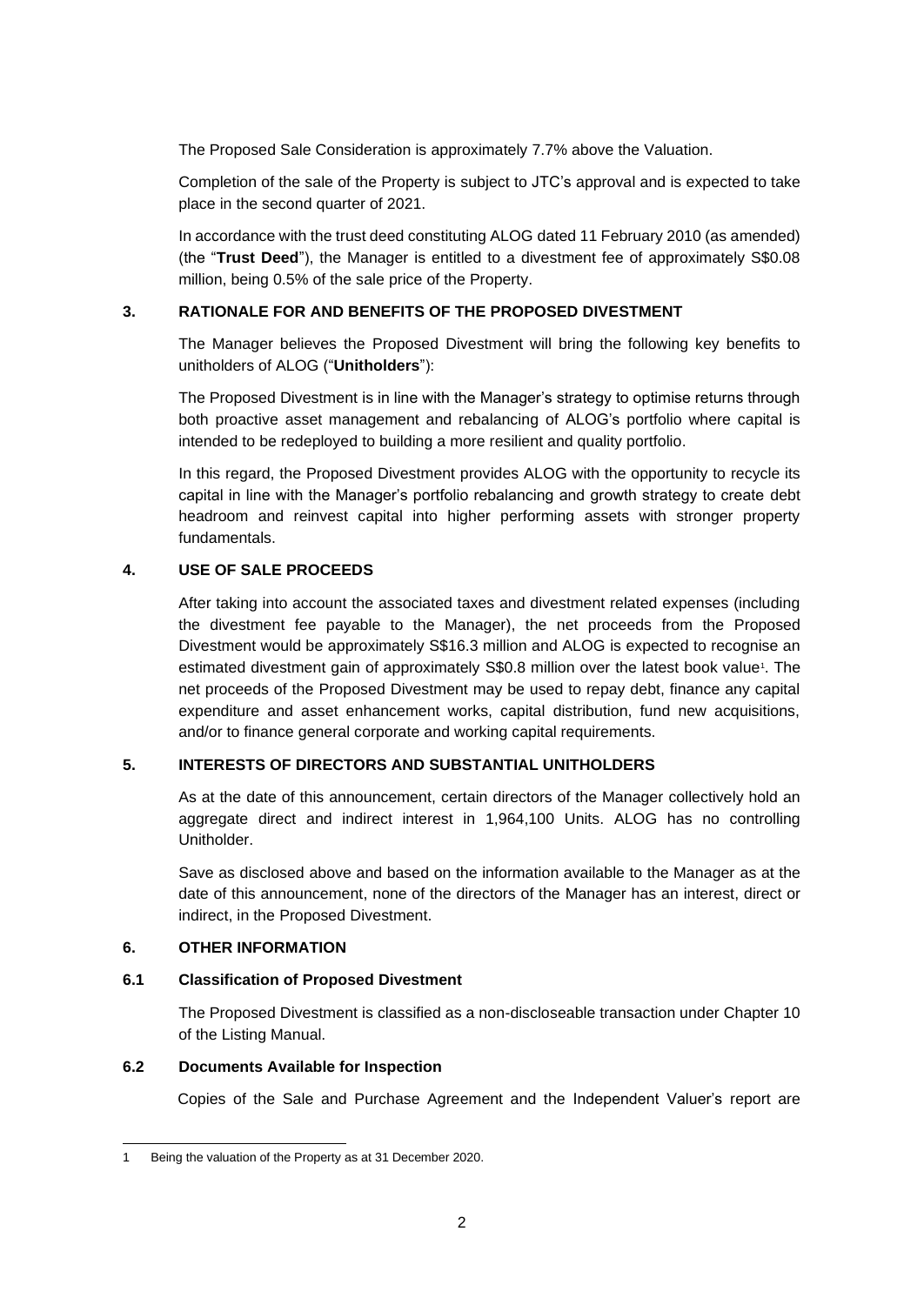available for inspection during normal business hours at the registered office of the Manager<sup>1</sup> at 50 Collyer Quay, #05-05 OUE Bayfront, Singapore 049321 from the date of this announcement up to and including the date falling three months after the date of this announcement.

The Trust Deed will also be available for inspection at the registered office of the Manager for so long as ALOG is in existence.

BY ORDER OF THE BOARD

## **ARA LOGOS Logistics Trust Management Limited**

(as manager of ARA LOGOS Logistics Trust) (Company Registration No. 200919331H)

Karen Lee Chief Executive Officer

22 April 2021

<sup>1</sup> Prior appointment will be appreciated. Please contact ALOG Investors Relations team (telephone: +65 6491 0088).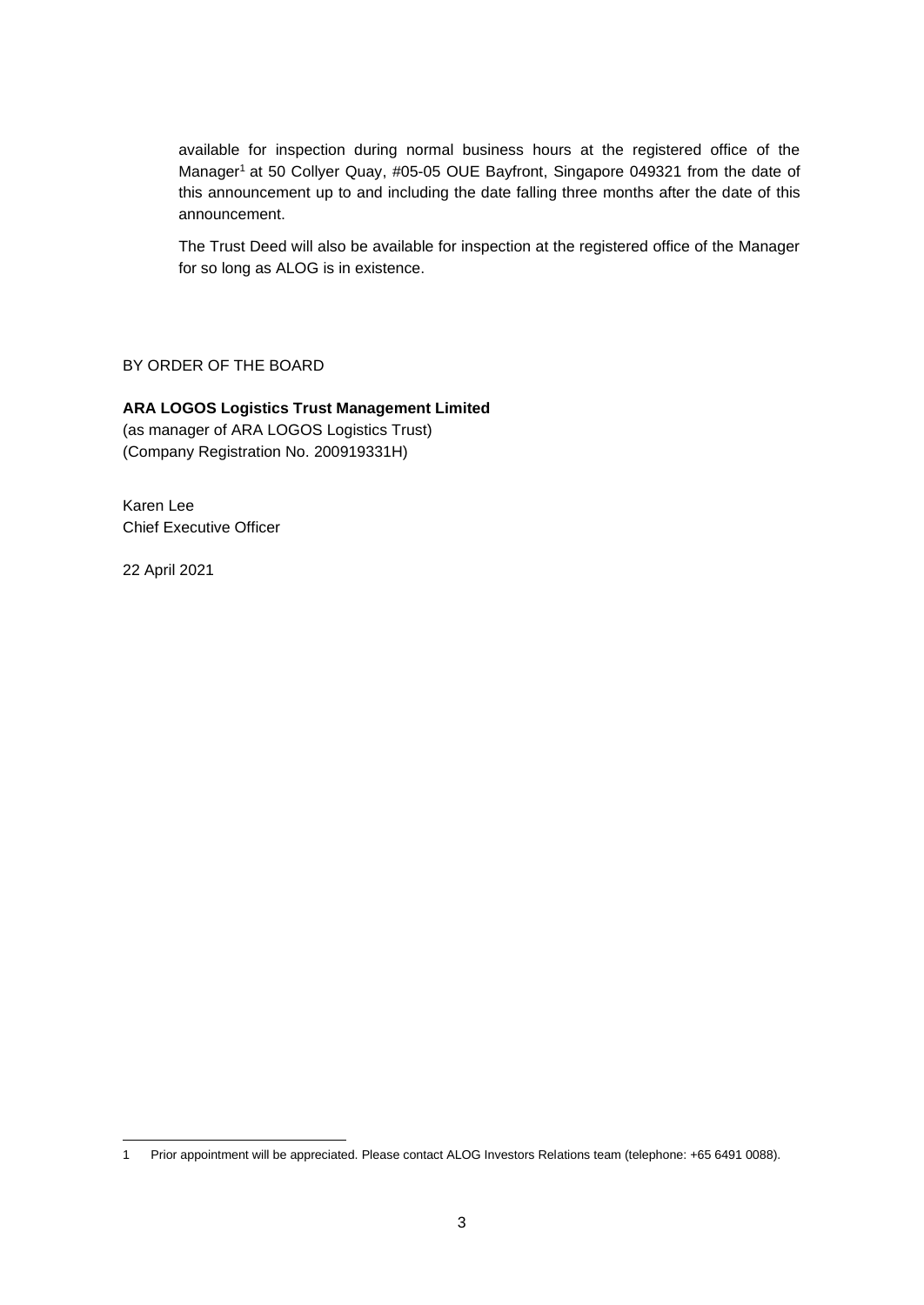# **ABOUT ARA LOGOS LOGISTICS TRUST ("ALOG")**

Listed on the Singapore Exchange on 12 April 2010, ARA LOGOS Logistics Trust ("**ALOG**") is a real estate investment trust ("**REIT**") that invests in quality income-producing industrial real estate used for logistics purposes, as well as real estate-related assets in the Asia Pacific. ALOG is managed by ARA LOGOS Logistics Trust Management Limited.

As at 31 December 2020, ALOG's portfolio comprises 27 high quality logistics warehouse properties strategically located in established logistics clusters in Singapore and Australia. The portfolio has a total gross floor area of approximately 9.0 million square feet valued at approximately S\$1.28 billion.

For more information, please visit https://www.aralogos-reit.com.

# **ABOUT ARA LOGOS LOGISTICS TRUST MANAGEMENT LIMITED**

ALOG is managed by ARA LOGOS Logistics Trust Management Limited (the "**Manager**"), a whollyowned subsidiary of LOGOS. ARA Asset Management Limited ("**ARA**" or the "**Group**") is a majority shareholder of LOGOS, which operates as ARA's global logistics real estate platform.

LOGOS is one of Asia Pacific's leading logistics property groups with over 7.3 million sqm of property owned and under development, and a completed asset under management ("**AUM**") of S\$14.4 billion across 24 ventures, including ALOG. As a vertically integrated business, LOGOS manages every aspect of logistics real estate, from sourcing land or facilities, to undertaking development and asset management, on behalf of some of the world's leading global real estate investors.

ARA is a leading APAC real assets fund manager with a global reach. With S\$116 billion<sup>(1)</sup> in gross assets under management as at 31 December 2020, ARA offers value-added investment solutions in both public and private markets, managing listed and unlisted real estate investment trusts (REITs) and private funds in real estate, infrastructure and credit across 28 countries. As part of its investor-operator philosophy, the Group also operates a real estate management services division with local teams to manage its assets worldwide.

ARA's multi-platform, multi-product global fund management business is driven by dedicated teams with in-depth market knowledge and local expertise in all countries where it operates and invests. The Group strives to work sustainably, is mindful of its impact on the environment, and aims to leverage technology to work smart and achieve better outcomes for its stakeholders. Built on a foundation of strong corporate governance and business integrity, ARA manages funds on behalf of many of the world's largest pension funds, sovereign wealth funds and financial institutions.

For more information on ARA and LOGOS, please visit [https://www.ara-group.com](https://www.ara-group.com/) and [https://www.logosproperty.com.](https://www.logosproperty.com/)

<sup>1</sup> Includes assets under management by ARA Asset Management Limited and the Group of companies ("ARA Group") and its Associates.